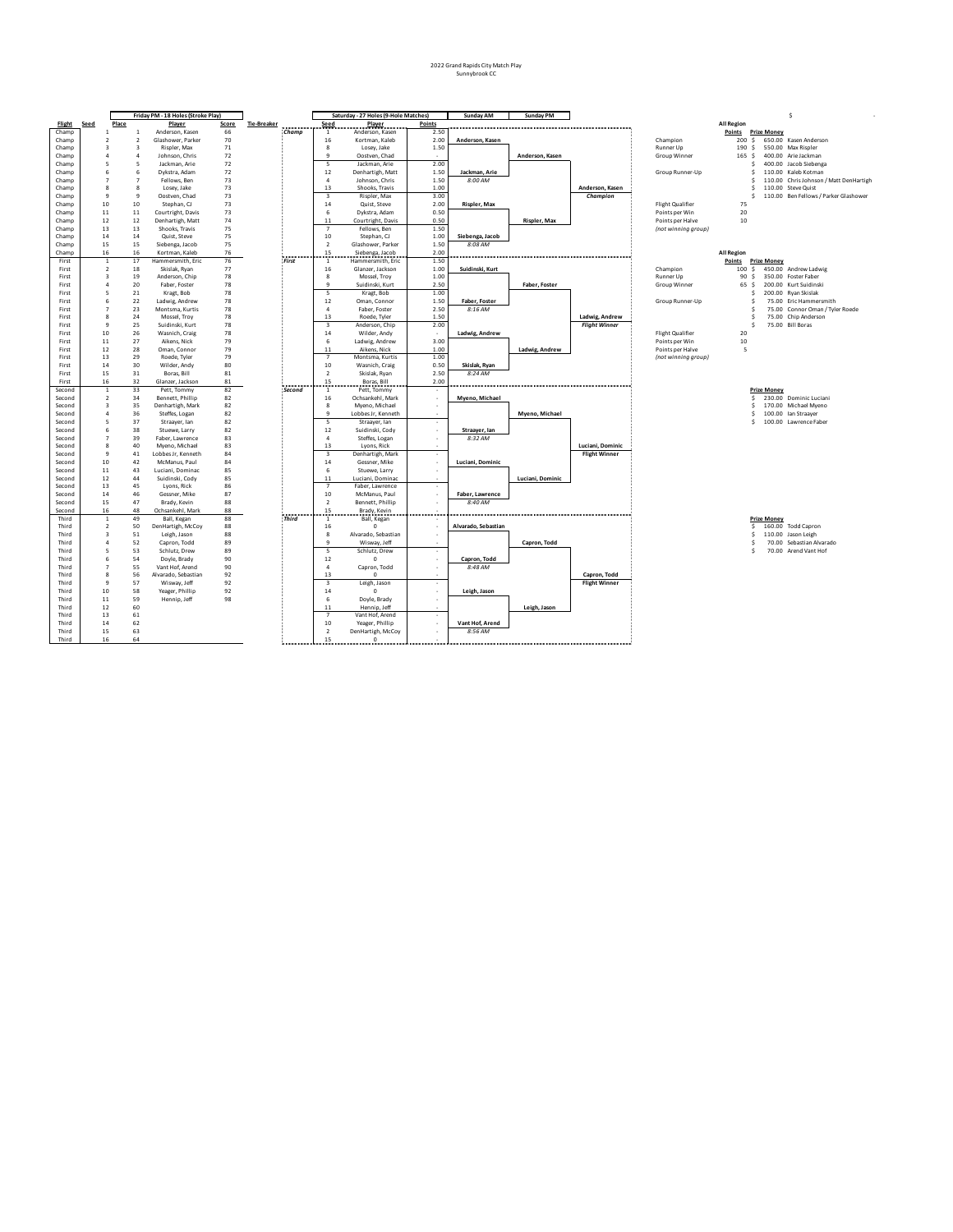|       |   |                | Saturday - 27 Holes (9-Hole Matches) |               | Sunday AM       | Sunday PM       |                 |        |                 | Saturday Matches - Group A |                            |        |
|-------|---|----------------|--------------------------------------|---------------|-----------------|-----------------|-----------------|--------|-----------------|----------------------------|----------------------------|--------|
|       |   | <b>Seed</b>    | Player                               | <b>Points</b> |                 |                 |                 | Result |                 | Match 1                    |                            | Result |
| Champ |   |                | Anderson, Kasen                      | 2.50          |                 |                 |                 |        | Anderson, Kasen | VS.                        | Kortman, Kaleb             |        |
|       |   | 16             | Kortman, Kaleb                       | 2.00          | Anderson, Kasen |                 |                 |        | Losey, Jake     | VS.                        | Oostven, Chad              |        |
|       |   | 8              | Losey, Jake                          | 1.50          |                 |                 |                 |        | Match 2         |                            |                            |        |
|       |   | ٩              | Oostven, Chad                        |               |                 | Anderson, Kasen |                 |        | Anderson, Kasen | VS.                        | Oostven, Chad              |        |
|       |   | 5              | Jackman, Arie                        | 2.00          |                 |                 |                 |        | Losey, Jake     | VS.                        | Kortman, Kaleb             |        |
|       | B | 12             | Denhartigh, Matt                     | 1.50          | Jackman, Arie   |                 |                 |        |                 | Match 3                    |                            |        |
|       |   | 4              | Johnson, Chris                       | 1.50          |                 |                 |                 |        | Anderson, Kasen | VS.                        | Losey, Jake                |        |
|       |   | 13             | Shooks, Travis                       | 1.00          |                 |                 | Anderson, Kasen |        | Oostven, Chad   | VS.                        | Kortman, Kaleb             |        |
|       |   | 3              | Rispler, Max                         | 3.00          |                 |                 | Champion        |        |                 |                            |                            |        |
|       |   | 14             | Quist, Steve                         | 2.00          | Rispler, Max    |                 |                 |        |                 |                            | Saturday Matches - Group B |        |
|       |   | 6              | Dykstra, Adam                        | 0.50          |                 |                 |                 | Result |                 | Match 1                    |                            | Result |
|       |   | 11             | Courtright, Davis                    | 0.50          |                 | Rispler, Max    |                 |        | Jackman, Arie   | VS.                        | Denhartigh, Matt           |        |
|       |   |                | Fellows, Ben                         | 1.50          |                 |                 |                 |        | Johnson, Chris  | VS.                        | Shooks, Travis             |        |
|       | D | 10             | Stephan, CJ                          | 1.00          | Siebenga, Jacob |                 |                 |        |                 | Match 2                    |                            |        |
|       |   | $\overline{2}$ | Glashower, Parker                    | 1.50          |                 |                 |                 |        | Jackman, Arie   | VS.                        | Shooks, Travis             |        |
|       |   | 15             | Siebenga, Jacob                      | 2.00          |                 |                 |                 |        | Johnson, Chris  | VS.                        | Denhartigh, Matt           |        |

| <b>Saturday Matches - Group A</b><br>Result<br>Match 1<br>Result<br>Anderson, Kasen<br>Kortman, Kaleb<br>VS.<br>Oostven, Chad<br>Losey, Jake<br>VS.<br>Match 2<br>Anderson, Kasen<br>Oostven, Chad<br>VS.<br>Kortman, Kaleb<br>Losey, Jake<br>VS.<br>Match 3<br>Losey, Jake<br>Anderson, Kasen<br>VS.<br>Oostven, Chad<br>Kortman, Kaleb<br>VS.<br>Saturday Matches - Group B<br>Result<br>Match 1<br>Result<br>Jackman, Arie<br>Denhartigh, Matt<br>VS.<br>Johnson, Chris<br>Shooks, Travis<br>VS.<br>Match 2<br>Jackman, Arie<br>Shooks, Travis<br>VS.<br>Johnson, Chris<br>Denhartigh, Matt<br>VS.<br>Match 3<br>Jackman, Arie<br>Johnson, Chris<br>VS.<br>Denhartigh, Matt<br>Shooks, Travis<br>VS.<br>Saturday Matches - Group C |
|---------------------------------------------------------------------------------------------------------------------------------------------------------------------------------------------------------------------------------------------------------------------------------------------------------------------------------------------------------------------------------------------------------------------------------------------------------------------------------------------------------------------------------------------------------------------------------------------------------------------------------------------------------------------------------------------------------------------------------------|
|                                                                                                                                                                                                                                                                                                                                                                                                                                                                                                                                                                                                                                                                                                                                       |
|                                                                                                                                                                                                                                                                                                                                                                                                                                                                                                                                                                                                                                                                                                                                       |
|                                                                                                                                                                                                                                                                                                                                                                                                                                                                                                                                                                                                                                                                                                                                       |
|                                                                                                                                                                                                                                                                                                                                                                                                                                                                                                                                                                                                                                                                                                                                       |
|                                                                                                                                                                                                                                                                                                                                                                                                                                                                                                                                                                                                                                                                                                                                       |
|                                                                                                                                                                                                                                                                                                                                                                                                                                                                                                                                                                                                                                                                                                                                       |
|                                                                                                                                                                                                                                                                                                                                                                                                                                                                                                                                                                                                                                                                                                                                       |
|                                                                                                                                                                                                                                                                                                                                                                                                                                                                                                                                                                                                                                                                                                                                       |
|                                                                                                                                                                                                                                                                                                                                                                                                                                                                                                                                                                                                                                                                                                                                       |
|                                                                                                                                                                                                                                                                                                                                                                                                                                                                                                                                                                                                                                                                                                                                       |
|                                                                                                                                                                                                                                                                                                                                                                                                                                                                                                                                                                                                                                                                                                                                       |
|                                                                                                                                                                                                                                                                                                                                                                                                                                                                                                                                                                                                                                                                                                                                       |
|                                                                                                                                                                                                                                                                                                                                                                                                                                                                                                                                                                                                                                                                                                                                       |
|                                                                                                                                                                                                                                                                                                                                                                                                                                                                                                                                                                                                                                                                                                                                       |
|                                                                                                                                                                                                                                                                                                                                                                                                                                                                                                                                                                                                                                                                                                                                       |
|                                                                                                                                                                                                                                                                                                                                                                                                                                                                                                                                                                                                                                                                                                                                       |
|                                                                                                                                                                                                                                                                                                                                                                                                                                                                                                                                                                                                                                                                                                                                       |
|                                                                                                                                                                                                                                                                                                                                                                                                                                                                                                                                                                                                                                                                                                                                       |
|                                                                                                                                                                                                                                                                                                                                                                                                                                                                                                                                                                                                                                                                                                                                       |
|                                                                                                                                                                                                                                                                                                                                                                                                                                                                                                                                                                                                                                                                                                                                       |
|                                                                                                                                                                                                                                                                                                                                                                                                                                                                                                                                                                                                                                                                                                                                       |
| Result<br>Result<br>Match 1                                                                                                                                                                                                                                                                                                                                                                                                                                                                                                                                                                                                                                                                                                           |
| Rispler, Max<br>Quist, Steve<br>vs.                                                                                                                                                                                                                                                                                                                                                                                                                                                                                                                                                                                                                                                                                                   |
| Dykstra, Adam<br>Courtright, Davis<br>VS.                                                                                                                                                                                                                                                                                                                                                                                                                                                                                                                                                                                                                                                                                             |
| Match 2                                                                                                                                                                                                                                                                                                                                                                                                                                                                                                                                                                                                                                                                                                                               |
|                                                                                                                                                                                                                                                                                                                                                                                                                                                                                                                                                                                                                                                                                                                                       |
| Rispler, Max<br>Courtright, Davis<br>VS.                                                                                                                                                                                                                                                                                                                                                                                                                                                                                                                                                                                                                                                                                              |
| Dykstra, Adam<br>Quist, Steve<br>VS.                                                                                                                                                                                                                                                                                                                                                                                                                                                                                                                                                                                                                                                                                                  |
| Match 3                                                                                                                                                                                                                                                                                                                                                                                                                                                                                                                                                                                                                                                                                                                               |
| Rispler, Max<br>VS.<br>Dykstra, Adam                                                                                                                                                                                                                                                                                                                                                                                                                                                                                                                                                                                                                                                                                                  |
| Courtright, Davis<br>Quist, Steve<br>VS.                                                                                                                                                                                                                                                                                                                                                                                                                                                                                                                                                                                                                                                                                              |
|                                                                                                                                                                                                                                                                                                                                                                                                                                                                                                                                                                                                                                                                                                                                       |
| Saturday Matches - Group D                                                                                                                                                                                                                                                                                                                                                                                                                                                                                                                                                                                                                                                                                                            |
| Result<br>Result<br><u>Match 1</u>                                                                                                                                                                                                                                                                                                                                                                                                                                                                                                                                                                                                                                                                                                    |
| Fellows, Ben<br>Stephan, CJ<br>VS.                                                                                                                                                                                                                                                                                                                                                                                                                                                                                                                                                                                                                                                                                                    |
| Glashower, Parker<br>Siebenga, Jacob<br>VS.                                                                                                                                                                                                                                                                                                                                                                                                                                                                                                                                                                                                                                                                                           |
| Match 2                                                                                                                                                                                                                                                                                                                                                                                                                                                                                                                                                                                                                                                                                                                               |
| Fellows, Ben<br>Siebenga, Jacob<br>VS.                                                                                                                                                                                                                                                                                                                                                                                                                                                                                                                                                                                                                                                                                                |
| Glashower, Parker<br>Stephan, CJ<br>VS.                                                                                                                                                                                                                                                                                                                                                                                                                                                                                                                                                                                                                                                                                               |
| Match 3<br>Fellows, Ben<br>Glashower, Parker<br>VS.                                                                                                                                                                                                                                                                                                                                                                                                                                                                                                                                                                                                                                                                                   |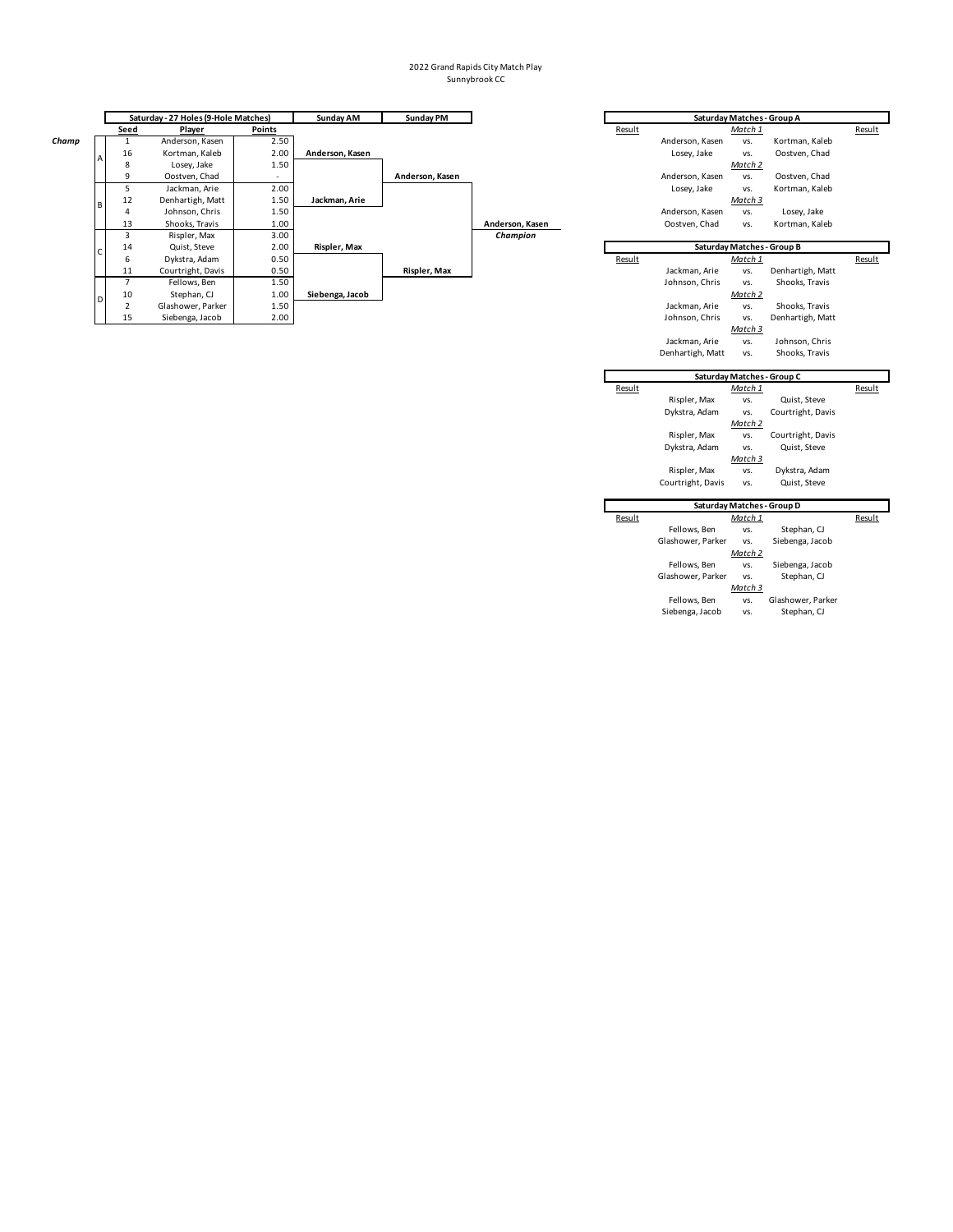|       | Saturday - 27 Holes (9-Hole Matches) |      | Sunday AM         | <b>Sunday PM</b> |                 | Saturday Matches - Group A |                |        |                            |         |                  |        |
|-------|--------------------------------------|------|-------------------|------------------|-----------------|----------------------------|----------------|--------|----------------------------|---------|------------------|--------|
|       |                                      | Seed | Player            | Points           |                 |                            |                | Result |                            | Match 1 |                  | Result |
| First |                                      |      | Hammersmith, Eric | 1.50             |                 |                            |                |        | Hammersmith, Eric          | VS.     | Glanzer, Jackson |        |
|       | $\overline{A}$                       | 16   | Glanzer, Jackson  | 1.00             | Suidinski, Kurt |                            |                |        | Mossel, Troy               | VS.     | Suidinski, Kurt  |        |
|       |                                      | 8    | Mossel, Troy      | 1.00             |                 |                            |                |        |                            | Match 2 |                  |        |
|       |                                      |      | Suidinski, Kurt   | 2.50             |                 | Faber. Foster              |                |        | Hammersmith, Eric          | VS.     | Suidinski, Kurt  |        |
|       |                                      |      | Kragt, Bob        | 1.00             |                 |                            |                |        | Mossel, Troy               | VS.     | Glanzer, Jackson |        |
|       | B                                    | 12   | Oman, Connor      | 1.50             | Faber. Foster   |                            |                |        |                            | Match 3 |                  |        |
|       |                                      |      | Faber, Foster     | 2.50             |                 |                            |                |        | Hammersmith, Eric          | VS.     | Mossel, Troy     |        |
|       |                                      | 13   | Roede, Tyler      | 1.50             |                 |                            | Ladwig, Andrew |        | Suidinski, Kurt            | VS.     | Glanzer, Jackson |        |
|       |                                      |      | Anderson, Chip    | 2.00             |                 |                            | Champion       |        |                            |         |                  |        |
|       |                                      | 14   | Wilder, Andy      | ٠                | Ladwig, Andrew  |                            |                |        | Saturday Matches - Group B |         |                  |        |
|       |                                      | 6    | Ladwig, Andrew    | 3.00             |                 |                            |                | Result |                            | Match 1 |                  | Result |
|       |                                      | 11   | Aikens, Nick      | 1.00             |                 | Ladwig, Andrew             |                |        | Kragt, Bob                 | VS.     | Oman, Connor     |        |
|       |                                      |      | Montsma, Kurtis   | 1.00             |                 |                            |                |        | Faber, Foster              | VS.     | Roede, Tyler     |        |
|       | D                                    | 10   | Wasnich, Craig    | 0.50             | Skislak, Ryan   |                            |                |        |                            | Match 2 |                  |        |
|       |                                      |      | Skislak, Ryan     | 2.50             |                 |                            |                |        | Kragt, Bob                 | VS.     | Roede, Tyler     |        |
|       |                                      | 15   | Boras, Bill       | 2.00             |                 |                            |                |        | Faber, Foster              | VS.     | Oman, Connor     |        |

|        | Saturday Matches - Group A |                |                  |        |
|--------|----------------------------|----------------|------------------|--------|
| Result |                            | Match 1        |                  | Result |
|        | Hammersmith, Eric          | VS.            | Glanzer, Jackson |        |
|        | Mossel, Troy               | VS.            | Suidinski, Kurt  |        |
|        |                            | Match 2        |                  |        |
|        | Hammersmith, Eric          | VS.            | Suidinski, Kurt  |        |
|        | Mossel, Troy               | VS.            | Glanzer, Jackson |        |
|        |                            | Match 3        |                  |        |
|        | Hammersmith, Eric          | VS.            | Mossel, Troy     |        |
|        | Suidinski, Kurt            | VS.            | Glanzer, Jackson |        |
|        |                            |                |                  |        |
|        | Saturday Matches - Group B |                |                  |        |
| Result |                            | Match 1        |                  | Result |
|        | Kragt, Bob                 | VS.            | Oman, Connor     |        |
|        | Faber, Foster              | VS.            | Roede, Tyler     |        |
|        |                            | Match 2        |                  |        |
|        | Kragt, Bob                 | VS.            | Roede, Tyler     |        |
|        | Faber, Foster              | VS.            | Oman, Connor     |        |
|        |                            | <u>Match 3</u> |                  |        |
|        | Kragt, Bob                 | VS.            | Faber, Foster    |        |
|        | Oman, Connor               | VS.            | Roede, Tyler     |        |
|        |                            |                |                  |        |
|        |                            |                |                  |        |
|        | Saturday Matches - Group C |                |                  |        |
| Result |                            | Match 1        |                  | Result |
|        | Anderson, Chip             | VS.            | Wilder, Andy     |        |
|        | Ladwig, Andrew             | VS.            | Aikens, Nick     |        |
|        |                            | Match 2        |                  |        |
|        | Anderson, Chip             | VS.            | Aikens, Nick     |        |
|        | Ladwig, Andrew             | VS.            | Wilder, Andy     |        |
|        |                            | Match 3        |                  |        |
|        | Anderson, Chip             | VS.            | Ladwig, Andrew   |        |
|        | Aikens, Nick               | VS.            | Wilder, Andy     |        |
|        |                            |                |                  |        |
| Result | Saturday Matches - Group D | Match 1        |                  | Result |
|        | Montsma, Kurtis            | VS.            | Wasnich, Craig   |        |
|        | Skislak, Ryan              | VS.            | Boras, Bill      |        |
|        |                            | Match 2        |                  |        |
|        | Montsma, Kurtis            | VS.            | Boras, Bill      |        |
|        | Skislak, Ryan              | VS.            | Wasnich, Craig   |        |
|        |                            | Match 3        |                  |        |
|        | Montsma, Kurtis            | VS.            | Skislak, Ryan    |        |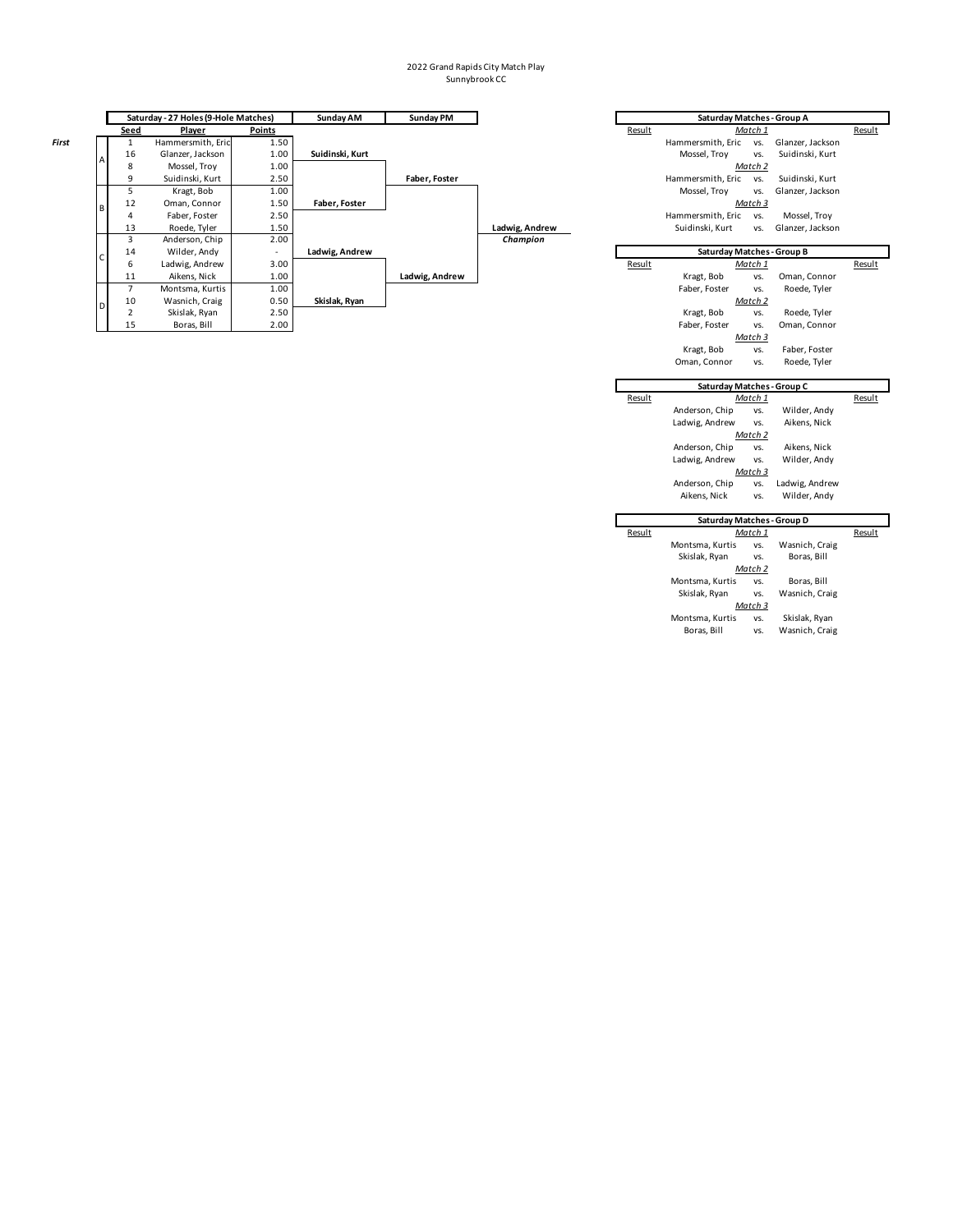|        |      | Saturday - 27 Holes (9-Hole Matches) |                          | Sunday AM        | Sunday PM        |                  |        | Saturday Matches - Group A |         |                            |        |
|--------|------|--------------------------------------|--------------------------|------------------|------------------|------------------|--------|----------------------------|---------|----------------------------|--------|
|        | Seed | Player                               | Points                   |                  |                  |                  | Result |                            | Match 1 |                            | Result |
| Second |      | Pett, Tommy                          |                          |                  |                  |                  |        | Pett, Tommy                | VS.     | Ochsankehl, Mark           |        |
|        | 16   | Ochsankehl, Mark                     |                          | Myeno, Michael   |                  |                  |        | Myeno, Michael             | VS.     | Lobbes Jr, Kenneth         |        |
|        | 8    | Myeno, Michael                       | $\overline{\phantom{a}}$ |                  |                  |                  |        | Match 2                    |         |                            |        |
|        | 9    | Lobbes Jr, Kenneth                   |                          |                  | Myeno, Michael   |                  |        | Pett, Tommy                | VS.     | Lobbes Jr, Kenneth         |        |
|        |      | Straayer, Ian                        |                          |                  |                  |                  |        | Myeno, Michael             | VS.     | Ochsankehl, Mark           |        |
|        | 12   | Suidinski, Cody                      | $\overline{\phantom{a}}$ | Straayer, Ian    |                  |                  |        |                            | Match 3 |                            |        |
|        | 4    | Steffes, Logan                       |                          |                  |                  |                  |        | Pett, Tommy                | VS.     | Myeno, Michael             |        |
|        | 13   | Lyons, Rick                          |                          |                  |                  | Luciani, Dominic |        | Lobbes Jr, Kenneth         | VS.     | Ochsankehl, Mark           |        |
|        | 3    | Denhartigh, Mark                     | $\sim$                   |                  |                  | Champion         |        |                            |         |                            |        |
|        | 14   | Gessner, Mike                        | $\overline{\phantom{a}}$ | Luciani, Dominic |                  |                  |        |                            |         | Saturday Matches - Group B |        |
|        | 6    | Stuewe, Larry                        |                          |                  |                  |                  | Result |                            | Match 1 |                            | Result |
|        | 11   | Luciani, Dominac                     |                          |                  | Luciani, Dominic |                  |        | Straayer, Ian              | VS.     | Suidinski, Cody            |        |
|        |      | Faber, Lawrence                      | $\sim$                   |                  |                  |                  |        | Steffes, Logan             | VS.     | Lyons, Rick                |        |
|        | 10   | McManus, Paul                        | $\overline{\phantom{a}}$ | Faber, Lawrence  |                  |                  |        |                            | Match 2 |                            |        |
|        |      | Bennett, Phillip                     | $\overline{\phantom{a}}$ |                  |                  |                  |        | Straayer, Ian              | VS.     | Lyons, Rick                |        |
|        | 15   | Brady, Kevin                         | $\overline{\phantom{a}}$ |                  |                  |                  |        | Steffes, Logan             | VS.     | Suidinski, Cody            |        |

|        |                    |                       | Saturday Matches - Group A        |        |
|--------|--------------------|-----------------------|-----------------------------------|--------|
| Result | Pett, Tommy        | Match 1<br>VS.        | Ochsankehl, Mark                  | Result |
|        | Myeno, Michael     | VS.                   | Lobbes Jr, Kenneth                |        |
|        |                    | Match 2               |                                   |        |
|        | Pett, Tommy        | VS.                   | Lobbes Jr, Kenneth                |        |
|        | Myeno, Michael     | VS.                   | Ochsankehl, Mark                  |        |
|        |                    | Match 3               |                                   |        |
|        | Pett, Tommy        | VS.                   | Myeno, Michael                    |        |
|        | Lobbes Jr, Kenneth | VS.                   | Ochsankehl, Mark                  |        |
|        |                    |                       |                                   |        |
|        |                    |                       | <b>Saturday Matches - Group B</b> |        |
| Result |                    | Match 1               |                                   | Result |
|        | Straayer, Ian      | VS.                   | Suidinski, Cody                   |        |
|        | Steffes, Logan     | VS.                   | Lyons, Rick                       |        |
|        |                    | Match 2               |                                   |        |
|        | Straayer, Ian      | VS.                   | Lyons, Rick                       |        |
|        | Steffes, Logan     | VS.                   | Suidinski, Cody                   |        |
|        |                    | Match 3               |                                   |        |
|        | Straayer, Ian      | VS.                   | Steffes, Logan                    |        |
|        | Suidinski, Cody    | VS.                   | Lyons, Rick                       |        |
|        |                    |                       |                                   |        |
|        |                    |                       | Saturday Matches - Group C        |        |
| Result |                    | Match 1               |                                   | Result |
|        | Denhartigh, Mark   | VS.                   | Gessner, Mike                     |        |
|        | Stuewe, Larry      | VS.                   | Luciani, Dominac                  |        |
|        |                    | Match 2               |                                   |        |
|        | Denhartigh, Mark   | VS.                   | Luciani, Dominac                  |        |
|        | Stuewe, Larry      | VS.                   | Gessner, Mike                     |        |
|        |                    | Match 3               |                                   |        |
|        | Denhartigh, Mark   | VS.                   | Stuewe, Larry                     |        |
|        | Luciani, Dominac   | VS.                   | Gessner, Mike                     |        |
|        |                    |                       |                                   |        |
|        |                    |                       | Saturday Matches - Group D        |        |
| Result | Faber, Lawrence    | <u>Match 1</u><br>VS. | McManus, Paul                     | Result |
|        | Bennett, Phillip   | VS.                   | Brady, Kevin                      |        |
|        |                    | Match 2               |                                   |        |
|        | Faber, Lawrence    | VS.                   | Brady, Kevin                      |        |
|        | Bennett, Phillip   | VS.                   | McManus, Paul                     |        |
|        |                    | Match 3               |                                   |        |
|        | Faber, Lawrence    | VS.                   | Bennett, Phillip                  |        |